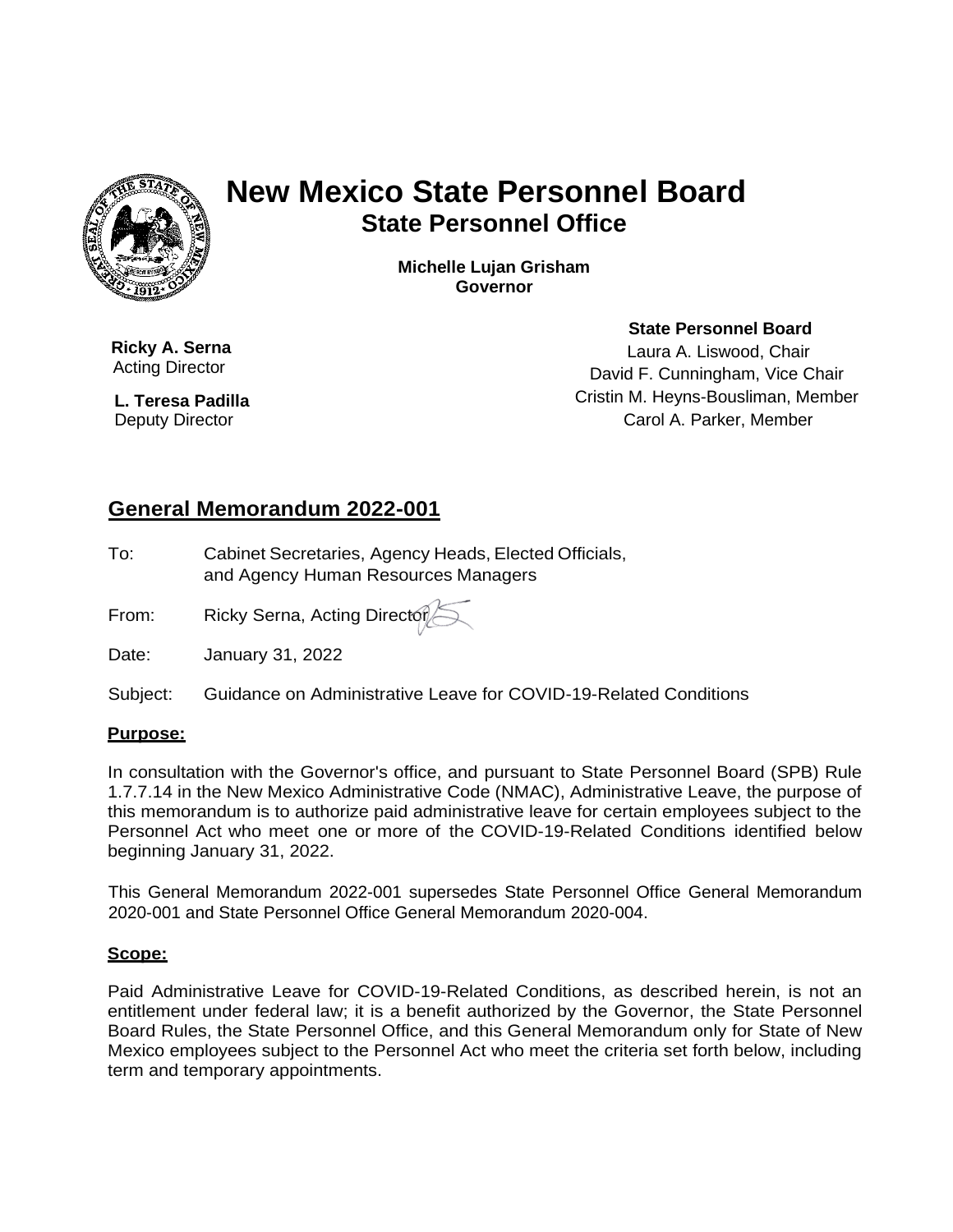#### **Background:**

On March 11, 2020, Governor Michelle Lujan Grisham issued Executive Order 2020-004, Order Declaring a State of Public Health Emergency and Invoking the Powers Provided by the All Hazard Emergency Management Act and the Emergency Licensing Act, declaring a public health emergency due to the spread of COVID-19 in New Mexico. That Order and the public health emergency have been renewed in subsequent Executive Orders.

# **COVID-19-Related Conditions:**

- 1. The employee is subject to isolation or quarantine related to COVID-19 pursuant to government order or Agency policy;
- 2. The employee has been advised by a healthcare provider or the employee's Cabinet Secretary or Agency Head or Agency Human Resources to isolate or quarantine due to COVID-19;
- 3. The employee is experiencing symptoms of COVID-19 and seeking a medical diagnosis/ awaiting results of a COVID-19 test;
- 4. The employee is caring for an individual subject to an isolation or quarantine order related to COVID-19; or
- 5. The employee is caring for the employee's son or daughter under 18 years of age, if the school or childcare facility for the child has been closed or the caregiver or childcare provider of such son or daughter is unavailable because of a public health emergency.

# **Paid Administrative Leave for COVID-19-Related Conditions:**

Due to the continuing public health emergency, and pursuant to SPB Rule 1.7.7.14, Administrative Leave, beginning January 31, 2022, paid administrative leave shall be available for employees who have one or more of the identified COVID-19-Related Conditions, as follows:

- A. For employees who meet COVID-19-Related Conditions 1-4 as described above:
	- i. Cabinet Secretaries or Agency Heads may authorize administrative leave with pay for up to five (5) consecutive workdays when it is in the best interest of the Agency to do so. Under this subsection (i):
		- a. Administrative leave shall be granted only for the period of time an employee is unable to work from home or telework as a result of COVID-19-Related Conditions 1-4.
		- b. Administrative leave may be granted intermittently to employees who meet COVID-19-Related Conditions 1-4 and are able to work from home or telework intermittently, but in no event shall extend past five (5) consecutive workdays total.
		- c. State Personnel Office Director approval is not required.
	- ii. Cabinet Secretaries or Agency Heads may authorize, and the State Personnel Office Director may approve, administrative leave with pay in excess of five consecutive workdays and up to ten (10) consecutive workdays when it is in the best interest of the Agency to do so. Under this subsection (ii):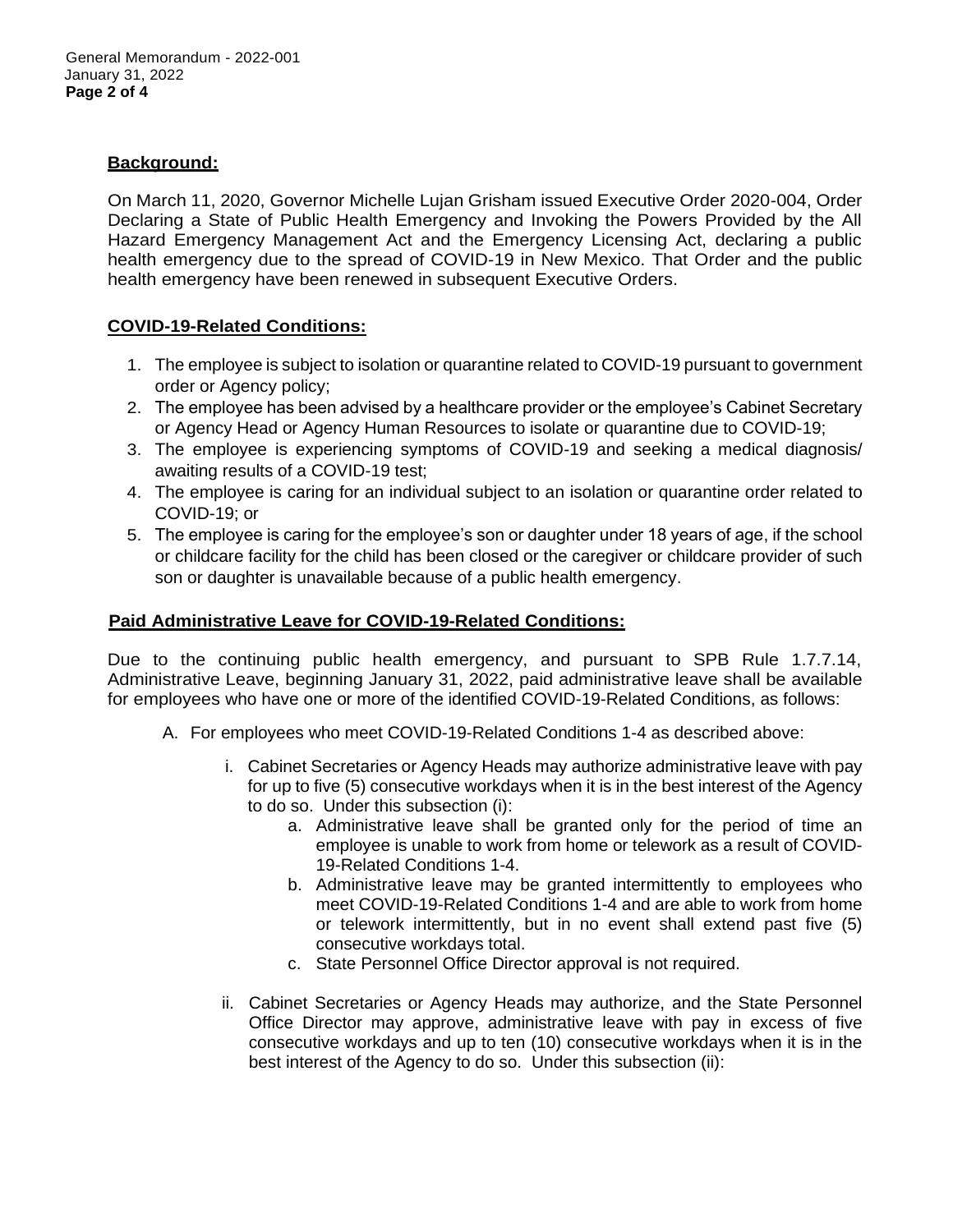- a. Administrative leave shall be granted only for the period of time an employee is unable to work from home or telework as a result of the COVID-19-Related Conditions 1-4.
- b. Administrative leave may be granted intermittently to employees who meet COVID-19-Reated Conditions 1-4 and are able to work from home or telework intermittently, but in no event shall extend past ten (10) consecutive workdays total.
- B. For employees who meet COVID-19-Related Condition 5 as described above (caring for a son or daughter because school is closed), Cabinet Secretaries or Agency Heads may authorize up to twenty (20) hours of paid administrative leave per workweek for up to four (4) workweeks per employee request. Under this subsection (B):
	- i. Administrative leave shall be granted only for the period of time an employee is unable to work from home or telework as a result of COVID-19-Related Condition 5.
	- ii. Administrative leave may be granted intermittently to employees who meet COVID-19-Related Condition 5 and are able to work from home or telework intermittently, but in no event shall extend past twenty (20) hours per workweek for up to four (4) workweeks.
	- iii. Employees may work, work at home or telework, use accrued leave, or take leave without pay for the remainder of the workweek.
	- iv. Employees must have been employed with the State of New Mexico for at least thirty (30) days to be eligible for this paid administrative leave.

**Unable to Work from Home or Telework:** An employee is "**unable to work from home or telework**" if the Agency has work or duties for the employee and one of the COVID-19-Related Conditions set forth in this Memorandum prevents the employee from being able to perform that work at home or by telework. If the Agency agrees that the employee will work the normal number of hours, but outside of the employee's normally scheduled hours (for instance early in the morning or late at night), then the employee is able to telework or work from home and leave is not necessary unless a COVID-19-Related Condition prevents the employee from working that schedule or part of that schedule. Agencies should consider all viable options for work from home, telework, and flexible work schedules and collaborate with employees who meet COVID-19-Related Conditions 1-5 to achieve flexibility and meet mutual needs.

**Work from Home or Telework:** For purposes of this Memorandum, "**telework**" means an employee who is working from home doing their normal/regular duties, making use of the Internet, email, or phone. "**Work from home**" is broader and means that an employee is working from home doing work, including work other than their normal/regular duties, that may not require Internet, email, or phone.

**Part-time employees:** Part-time employees subject to the Personnel Act who are unable to work from home or telework are eligible for Paid Administrative Leave for COVID-19-Related Conditions under the same conditions as stated herein. This includes part-time employees in term and temporary appointments subject to the Personnel Act.

**Interaction with Family and Medical Leave Act (FMLA) Leave:** Paid Administrative Leave for COVID-19-Related Conditions will not count toward an employee's FMLA Leave entitlement.